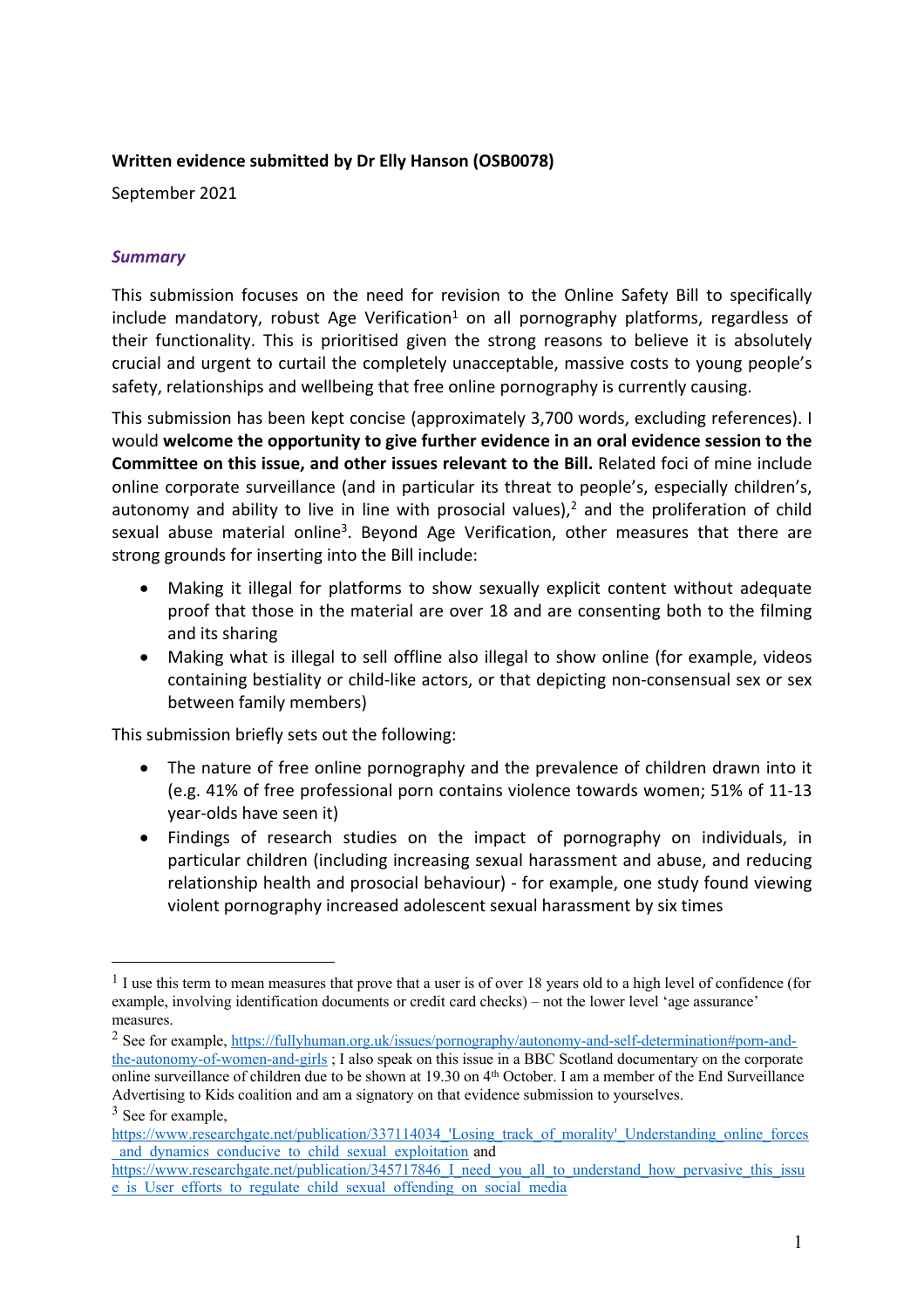- Key omissions in the draft Bill that make it difficult to adequately regulate the online pornography industry (and other harmful commodity industries)
- Why Age Verification is a vital protection
- What failing to adequately protect our children with robust, effective measures really means, including how it comprises societal neglect and arguably abuse

**Sexual harassment spotlight:** We as a society are finally facing the scale of sexual harassment and abuse between young people – joining the dots between this, the prevalence of young people viewing pornography, and the longitudinal studies showing pornography's contribution to sexual harassment (as well as the nature of online pornography and the way it operates), it is absolutely clear that their exposure must be curtailed in order to prevent this life-limiting, traumatising, and rights-violating pattern of behaviour.

# *Who I am*

I am a Clinical Psychologist and researcher with a focus on preventing and tackling abuse, and, more widely, supporting children's and young people's wellbeing and growth. My work has included a focus on online safety and harm since 2007, including a specific focus on the online pornography industry and its impact on young people since 2011. I was a member of the DCMS advisory group on Age Verification of online pornography, when this measure was being developed. Examples of my research and writing on these issues can be found [here](https://www.drellyhanson.com/talks-papers-media) .

Another major focus of my attention is sexual harassment and abuse in schools. I [work](https://www.drellyhanson.com/education-schools) with schools and others in this space providing training, consultancy and research, helping them to tackle this endemic issue.

# *Children and free online pornography: the current situation*

With the advance of online technology, and the libertarian approach that has largely been taken towards it,<sup>4</sup> we have gone from a situation in which children<sup>5</sup> were robustly protected from all sexually explicit content to one in which they are bombarded with its most 'hardcore' forms. I use 'hardcore' as a shorthand here for sex involving dominance, violence, bigotry, or transgression of ethical boundaries (that are usually upheld in other areas of social life).

As evidence of this, I share just a few salient facts and findings here. For much more evidence on what children are being exposed to and why, see:

- [Recent](https://www.bbfc.co.uk/about-us/news/children-see-pornography-as-young-as-seven-new-report-finds) [BBFC](https://www.bbfc.co.uk/about-us/news/children-see-pornography-as-young-as-seven-new-report-finds) [research](https://www.bbfc.co.uk/about-us/news/children-see-pornography-as-young-as-seven-new-report-finds)
- My report ['Pornography](https://fullyhuman.org.uk/issues/pornography) [and](https://fullyhuman.org.uk/issues/pornography) [human](https://fullyhuman.org.uk/issues/pornography) [futures'](https://fullyhuman.org.uk/issues/pornography) for Fully Human, a new initiative of the PSHE Association, which maps out the business model and practices of the online porn industry and considers how it affects core parts of what it is to be human

<sup>&</sup>lt;sup>4</sup>https://www.researchgate.net/publication/337114034 'Losing track of morality' Understanding online force s and dynamics conducive to child sexual exploitation

 $<sup>5</sup>$  In this submission I use the term 'children' to refer to all those under 18 years of age.</sup>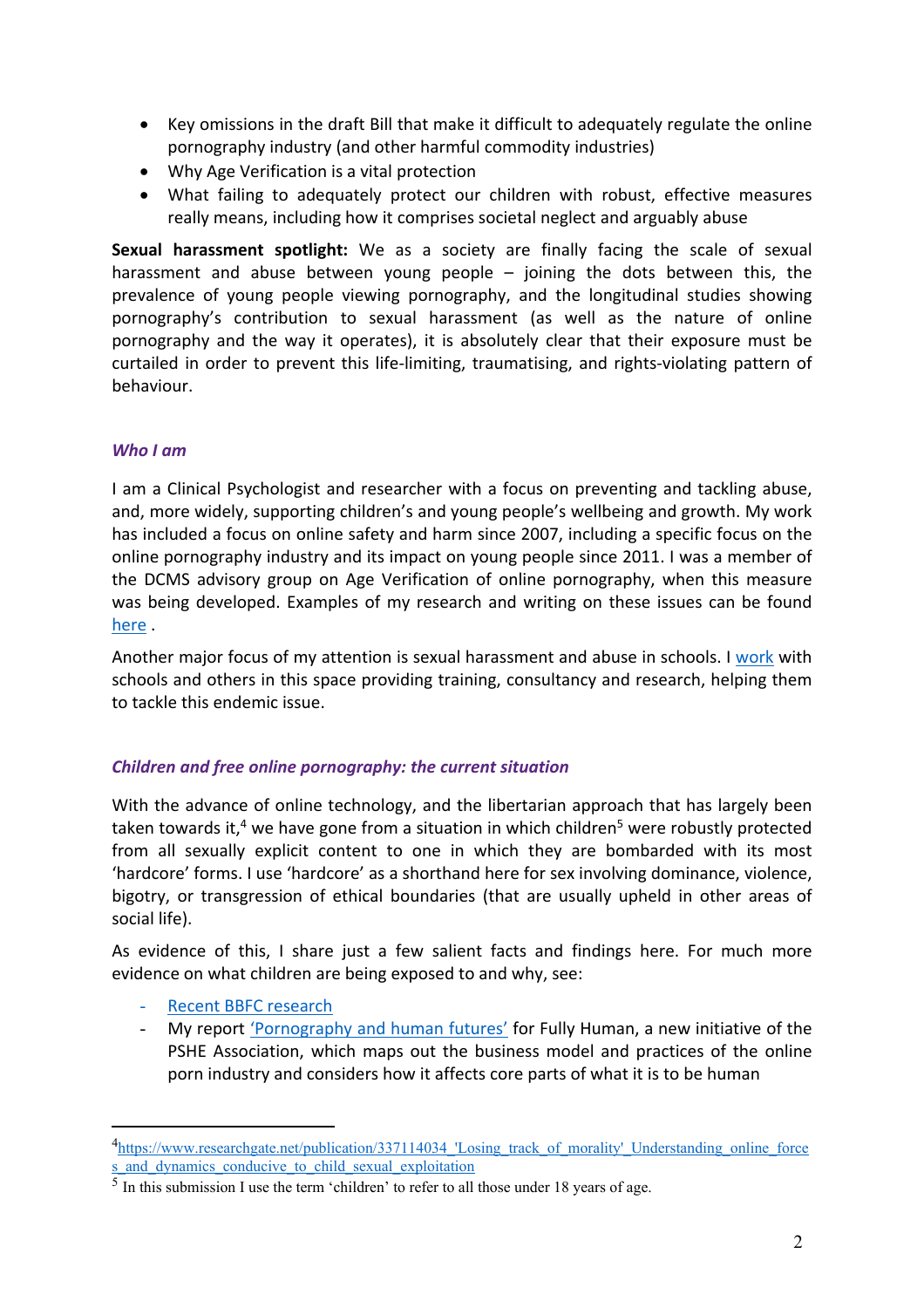- Visit any one of the major porn platforms and you are bombarded with images and videos, flowing seemingly endlessly down the page. Videos serving as adverts for paid sites and services are bigger than others, and play without prompting in fast-forward. To give a flavour of this barrage, this was the content immediately seen on visits to PornHub on a random day<sup>6</sup>:
	- Large, playing video adverts including close-up footage of a girl's<sup>7</sup> anus being penetrated by a man's penis whilst she bends over on a car, and a middle-aged man coming up behind a girl opening a fridge in her underwear (seemingly looking for food) and then without warning immediately penetrating her from behind, her expression is one of shock
	- Numerous thumbnail images of films available to view upon clicking, below which are their keyworded titles such as [Titles redacted from published evidence – these refer to the ethnicity of people in the videos; a girl having sex in exchange for a phone; an 'amateur' girl being tested for anal sex ability; and those involving a daughter and stepdad (accompanied by picture of a girl in pigtails) and a mother]. Of the eleven first listed films, three involved 'step sisters'. The viewer is overwhelmed with close-up footage of female sexual body parts.
	- The menu bar at the top of the page lists options such as 'fuck now', 'live sex' and 'categories' (those listed on the page the latter leads to include 'teen', 'gangbangs' and 'bdsm'<sup>8</sup> )
- In a content analysis of free online pornography, Klaassen and Peter (2015) found that 41% of professional videos depicted violence towards women. Women's responses to this violence were for the most part neutral or positive. Men dominating women were also common (39%), as were women being instrumentalized (i.e. used as a sexual object whose own sexual pleasure is not important). A concerning minority of films (between 10-19%) depicted non-consensual or manipulative sex.
- In a complementary analysis asking young people what they see when they view pornography, Davis et al. (2018) found that 70% frequently saw men portrayed as dominant (17% equivalent for women); 36% frequently saw women being slurred (7% equivalent for men); 35% frequently saw 'consensual' violence towards women (9% equivalent for men); and 11% frequently saw non-consensual violence towards women (1% equivalent for men).
- Pornography appears to be the only media genre in which overt racism is still routine and acceptable. Demeaning stereotypes of people of different ethnicities are promoted and sexualised. For example, one content analysis found that videos with Asian and Latina women were more likely to depict aggression than those involving white and

 $6$  PornHub accessed from the UK on  $28<sup>th</sup>$  September 2020. Note that this content is viewed immediately, within seconds, without clicking on anything on the site.

<sup>7</sup> The term 'girl' here is used to describe a female who looks young, teens or early twenties, and is most probably placed in the site's 'teen' category.

<sup>8</sup> BDSM (bondage, dominance and sadomasochism) pornography mostly comprises violent or dominating sex, with men usually in the dominant position. Themes of humiliation and degradation are common. Not readily visible within BDSM porn are the themes of consent, safety and trust that many who practice BDSM in real life would see as central.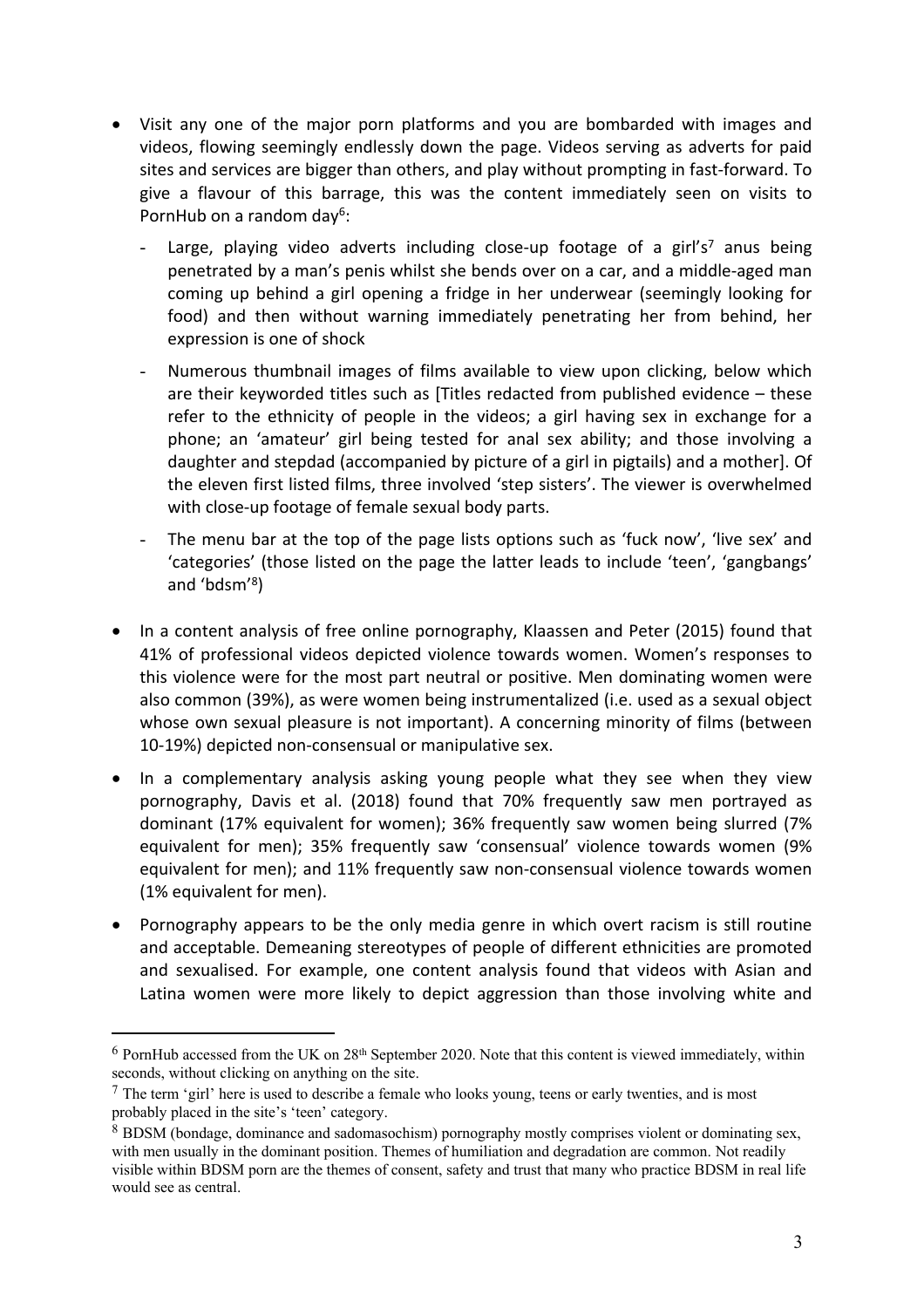black women (Shor & Golriz, 2019). Another found black men more often portrayed as perpetrators of aggression than white men, and black women more often targets of aggression than white women (Fritz et al., 2020).

- More generally speaking, viewers are told in lots of different ways that the principles of respect, empathy, and valuing one another that we are expected to hold to in everyday life, don't apply when it comes to sex.
- They are invited to dissociate: to dissociate people's bodies from the rest of who they are; to dissociate from the real feelings and agency of those people; and furthermore they are asked to dissociate parts of themselves – to split their sexual arousal from other parts of who they are and all the other interweaving strands of what their sexuality could comprise.
- None of this design and content is accidental. Porn platforms *and the surveillance technologies they employ* are tightly geared towards their business model – in short, the aim is to shape viewers' sexual interests (and other parts of who they are, such as their values) towards those that profit the online porn industry. People are shaped away from their best interests towards those of the industry. It is more difficult for the porn industry to monetize sex that foregrounds relational connection and chemistry and so this sexuality is side-lined, and in its place, inequality, sexism, violence, transgression and racism are promoted.

See [here](https://fullyhuman.org.uk/issues/pornography/the-nature-dynamics-and-business-models-of-online-porn#meta-messages) for a full account of how this business model works.

- Very large numbers of children are viewing pornography routinely, whilst adults typically under-estimate this prevalence. A recent, large and representative survey of children by the BBFC (2020) found that, for example, 51% of 11-13 year olds have seen pornography (most of them unintentionally) and 18% have done so in the last two weeks. As expected, numbers and intentionality increase over adolescence.
- It's important we clearly name what this means. For a huge proportion of children today, their first explorations of sex and sexuality involve being bombarded with explicit footage of sex that is violent and misogynistic whilst also geared to be highly arousing. This is causing significant harm (see next section) and is a complete violation of their rights to protection. Young people should have the protection and opportunities to author a sexuality rooted in respect, intimacy and connection.

# *Research on the harms of pornography on children and young people*

A wealth of research comes together to reveal the significant harms that online pornography is causing to children and young people, as well as to adults. Please see my concise (3½ page) [summary](https://www.pshe-association.org.uk/curriculum-and-resources/resources/addressing-pornography-through-pshe-education-%E2%80%93) of this research, published last summer by the PSHE Association, and much more on its impact is contained within my [Pornography](https://fullyhuman.org.uk/issues/pornography) [&](https://fullyhuman.org.uk/issues/pornography) [human](https://fullyhuman.org.uk/issues/pornography) [futures](https://fullyhuman.org.uk/issues/pornography) [report](https://fullyhuman.org.uk/issues/pornography) referenced above.

A few particularly salient findings are highlighted here:

 **Sexual harassment and abuse.** This is rife between young people in the UK today, as was brought to society's attention by Everyone's Invited and the revelations and research that followed (for example, OFSTED, 2021). This can be no surprise when we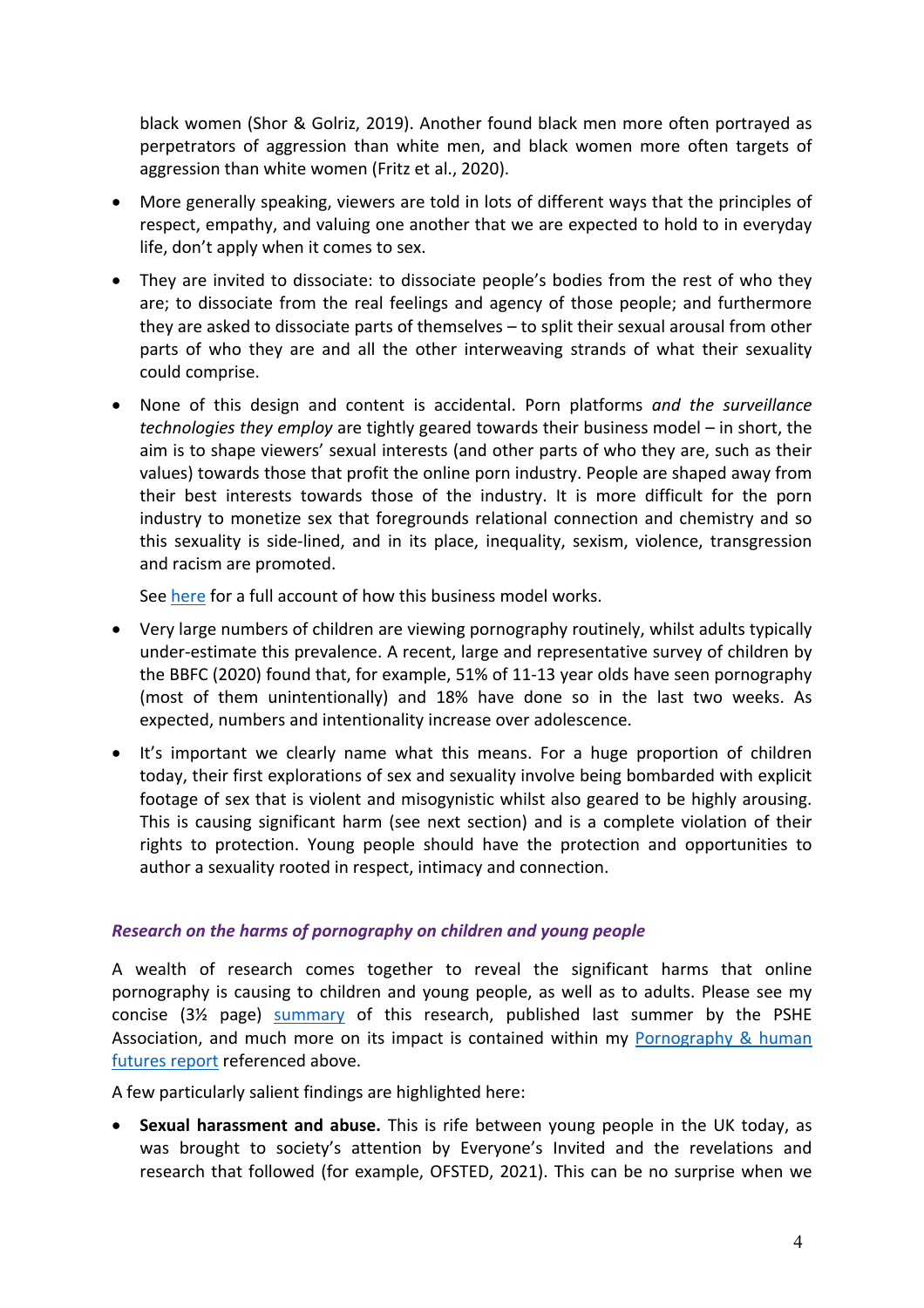consider the prevalence of exposure to pornography; its content, operations and messages; and the research that, joining the dots, finds direct links between the two. Longitudinal controlled studies following adolescents or young adults over time tend to find that pornography consumption predicts subsequent sexually aggressive behaviour.<sup>9</sup> For example Ybarra et al. (2011) found that, after controlling for other relevant factors, adolescent violent pornography use increased the risk of subsequent sexual aggression by nearly six times.

Young people themselves frequently make this link – for example see Coy et al. (2013), and in the BBFC (2020) survey cited, 41% of children surveyed who were aware of pornography agreed that *'watching porn makes people less respectful of the opposite sex'*.

A large part of my work is supporting schools in tackling sexual harassment, and developing effective educational resources to support young people in developing healthy relationships. Despite this being a passion of mine, I am acutely aware of its limitations. In the face of online porn powerfully promoting abusive attitudes and behaviour, what we can offer young people honestly feels like a drop in the ocean. The lion's share of responsibility for tackling the problem seems to be placed on schools' shoulders (and on other things like intervention programmes for young people with harmful sexual behaviour), without due attention to its powerful, upstream causes. The old adage that an ounce of prevention is worth a pound of cure is highly relevant here.

- **Antisocial attitudes and perceptions**. For example, research indicates that pornography increases people's tendency to objectify women (e.g. Wright & Tokunaga, 2016; Peter & Valkenburg, 2009a), and that when people objectify others, they perceive them as having less of a mind, and being less competent, less sensitive to pain and/or less deserving of moral treatment (Loughnam et al., 2010). In turn, various actions that hurt and harm them can be viewed as acceptable, or indeed logical. Thus it is no surprise that research also finds that pornography use seems to increases permissive attitudes towards sexual coercion and aggression (see Rodenhizer & Edwards, 2019).
- **Nudging people away from prosocial values.** See [here](https://fullyhuman.org.uk/issues/pornography/our-core-values-and-ethics#moral-disengagement) for a research-based analysis of how this works. In short, research finds that if selfish values are sold to us, or we are told that they are what other people think are important (both of which pornography does), we tend to move towards those values and away from those that are more prosocial. In keeping with this, research finds pornography use increases unethical behaviour, such as lying (for example Mecham et al., 2019).
- **Risky sexual practices.** The findings of a further set of longitudinal studies suggest that adolescent pornography use can increase engagement in risky sex (for example, condomless sex) and casual sex (Koletic et al., 2019; Vandenbosch & van Oosten, 2018).
- **Academic achievement.** Beyens et al. (2015) found that pornography use over time reduced adolescents' academic performance. This may be due to it increasing sexual preoccupation (Peter & Valkenburg, 2008). Whilst the jury remains out on this potential impact at present, a precautionary approach is surely warranted.

<sup>9</sup> Brown & L'Engle, 2009; D'Abreu & Krahe, 2014; Dawson et al., 2019; Thompson & Morrison, 2013; Tomaszewska & Krahe, 2018; Ybarra et al., 2011; Ybarra & Thompson, 2018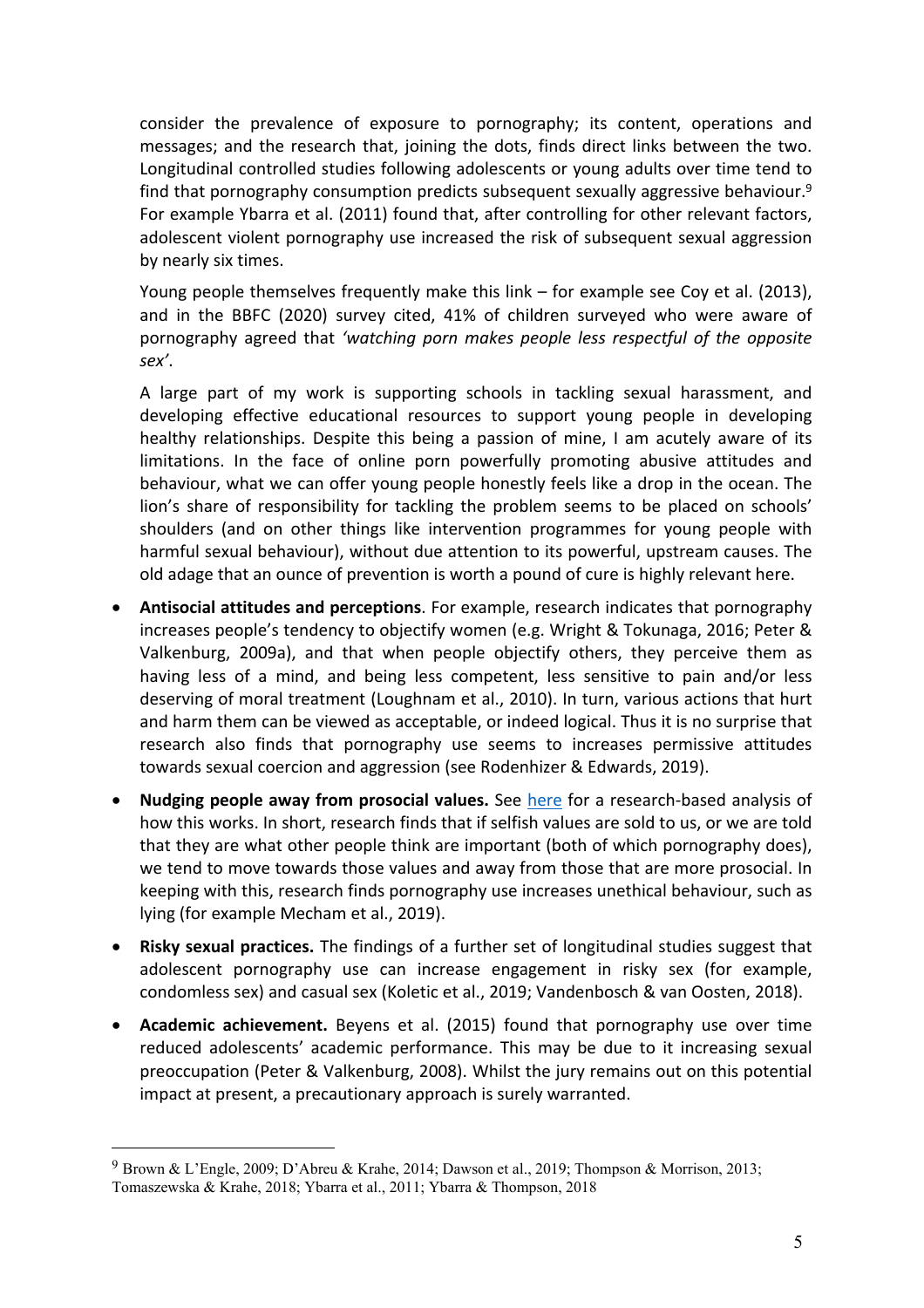**Relational, body and sexual dissatisfaction, and relationship breakdown.** Several longitudinal studies have found that adolescents' pornography consumption is associated with subsequent increased sexual, relational and body dissatisfaction.<sup>10</sup> Chiming with this, the BBFC survey found that 35% of the children and young people who had seen porn and gave an opinion, agreed that *'I worry about what other people think of my body because I don't look like the actors you see in porn'*. A meta-analysis drawing on both studies with adolescent and adult participants (Wright et al., 2017) found that pornography is associated with lower interpersonal satisfaction in males and that this link is highly likely to be causal. Longitudinal and meta-analytic studies also find a role for pornography in relationship break-ups. For example, Perry (2018) found that married individuals who viewed porn in 2006 were more than twice as likely to be separated by 2012 than others, even after controlling for baseline marital happiness and sexual satisfaction.

# *Omissions and inadequacies in the draft Bill*

Some argue that clauses within the current draft of the Online Safety Bill will necessarily lead to pornography platforms bringing in Age Verification. However there are reasons to fear that this will not be the case across all or even the majority of pornography platforms, and, given the scale of harms to the most vulnerable in society, any risk that wholescale implementation of Age Verification will not take place is wholly unacceptable. It is already a tragedy that a whole generation of children have had their right to develop a sexuality rooted in intimacy, respect and connection violated (alongside all the associated harms), and there can be no risk of anything but robust protection of those growing up behind them. There can be no risk that we again fail to protect our children, and no margin of error or doubt which online pornography companies seek to leverage and manoeuvre within.

The current draft of the Online Safety Bill is inadequate in:

- **Not recognising, and therefore not addressing appropriately, the particular case of online pornography**: it's intentions, content and strategies, and the extent and nature of its harms. Online pornography comprises a huge public health issue, and yet enjoys a lack of regulation that would never be countenanced for other 'unhealthy commodity industries', such as those of alcohol, tobacco and gambling. As laid out below, Age Verification is a crucial specific measure within the wider regulatory regime required.
- Restricting regulation to platforms involving search or user-to-user functionality. I envisage several ways pornography platforms could easily change how they operate to remove explicit user-to-user functionality whilst retaining all of their problematic features, and **thus escape regulation via the current bill**.
- **Allowing companies to assess their own risk and come up with solutions to address it themselves**. Whilst marking their own homework might work for those companies with good intentions, this is the polar opposite of what is required for the online pornography industry, which has shown itself to be reliably opposed to curtailing the harms it causes (not just to viewers and those around them, but also towards those whose abuse videos they promote<sup>11</sup> and those whose copyrights their business

<sup>&</sup>lt;sup>10</sup> Peter & Valkenburg, 2009b; Peter & Valkenburg, 2014; Doornward et al., 2014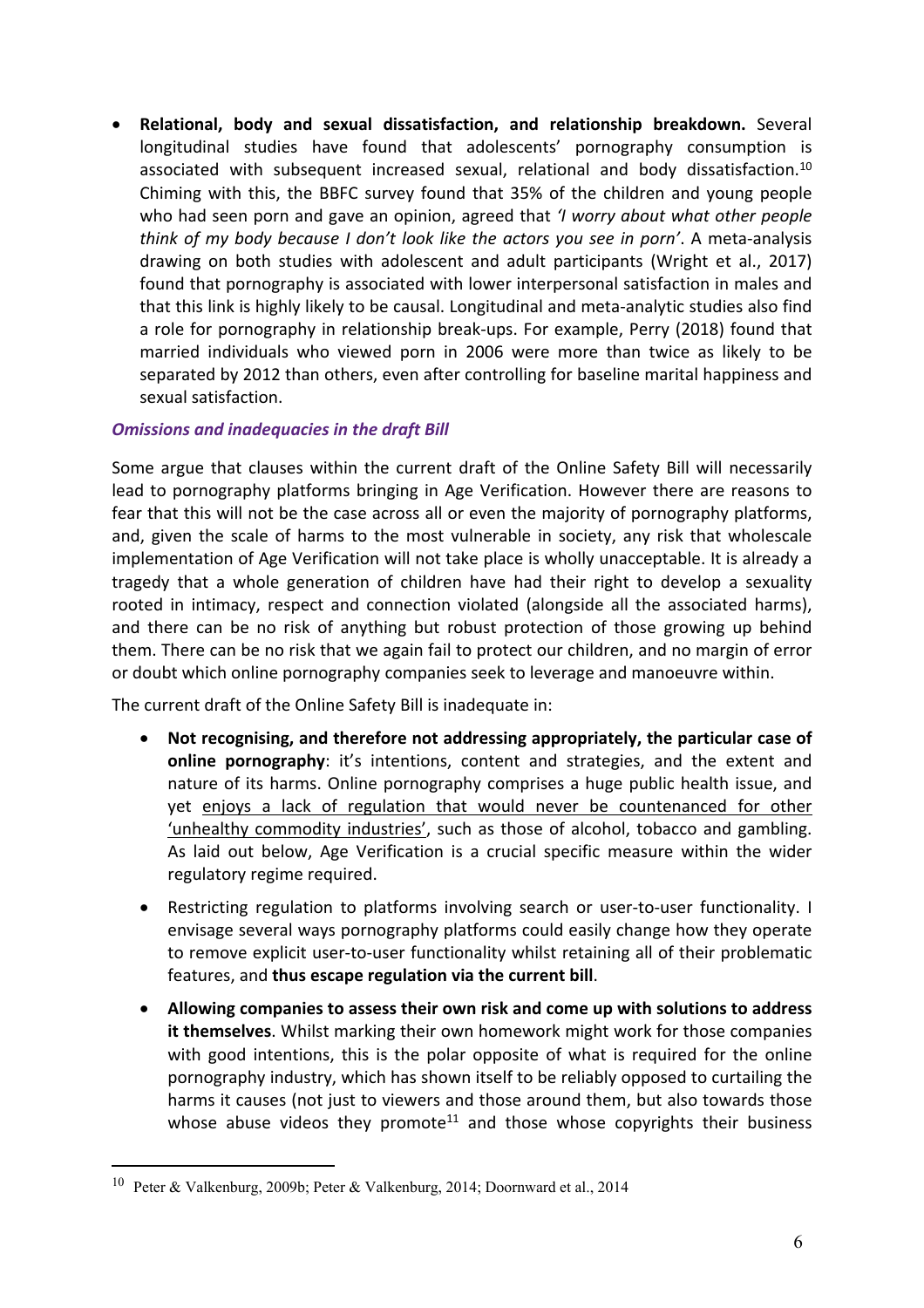model has been based on violating<sup>12</sup>). Indeed its current business model necessitates actively working against the interests of individuals and society, most problematically against children. It has every incentive to minimise and hide its risks when conducting any risk assessment, and one way it is likely to do so is through **the use of 'complexity arguments', a well-worn and disappointingly effective tactic used by a diversity of unhealthy commodity industries** [\(Petticrew](https://jech.bmj.com/content/71/11/1078.abstract) [et](https://jech.bmj.com/content/71/11/1078.abstract) [al.,](https://jech.bmj.com/content/71/11/1078.abstract) [2017\)](https://jech.bmj.com/content/71/11/1078.abstract). In short this involves the misuse and misrepresentation of the scientific process to manufacture uncertainty about the risks at play.

- On a related note, not recognising that some online industries are inherently high risk and harmful – their commodities are public health issues. **These industries (obviously including pornography) should be clearly named in the bill,** meaning that in these cases, individual risk assessments are not required for various restrictions and regulations to be applied to them. As noted above, individual risk assessments *risk missing the risk* and beyond that, they are superfluous, adding unnecessary process, time, money and bureaucracy to the duties of regulators that need to be able to move swiftly and with force.
- Not recognising harms to people beyond direct users. As noted online pornography carries **significant risk not just to its users but to various other groups**. To name but two examples: it contributes to gender inequality across society, and reduces the wellbeing and confidence of girls in relationship with young men using it. The distress and tragedy of undermined relationships and self-esteem cannot be underestimated.

#### *Final points including specifics on Age Verification*

How we raise children in our society is meant to be governed by the principle of their best interests. The way in which we have left the online porn industry to run rampant in their lives is a complete dereliction of duty. We have a fantastic opportunity with the Online Safety Bill to right this wrong, putting the interests of children before those of the porn industry. There must be no risk that this opportunity is missed; there must be no wriggle room for the industry.

Some argue that Age Verification is a blunt tool and will be ineffective, for example by pushing adolescents to seek pornography on the dark web. These arguments were aired when Age Verification was first debated and the conclusion of the UK government then (as it should be now) was that on balance, it would be protective. The decision at a later point to delay or stop Age Verification (it was unclear which) was without good rationale and does not appear to have been because evidence of its likely ineffectiveness came to light.

There is widespread concern that instead this decision was due to certain voices being louder than children's, and certain interests being pursued above theirs. **I would welcome the opportunity to speak on the potential impacts of Age Verification at an oral evidence session**. In short, a wealth of research, in particular in the field of public health, evidences the intuitive fact that when you make something harder for people to do, fewer people do it. Age Verification provides a vital, necessary 'bump in the road', and in doing so also

<sup>11</sup> See for example <https://www.nytimes.com/2020/12/04/opinion/sunday/pornhub-rape-trafficking.html>

<sup>12</sup> See for example [https://www.theatlantic.com/business/archive/2016/04/pornography-industry-economics](https://www.theatlantic.com/business/archive/2016/04/pornography-industry-economics-tarrant/476580/)[tarrant/476580/](https://www.theatlantic.com/business/archive/2016/04/pornography-industry-economics-tarrant/476580/)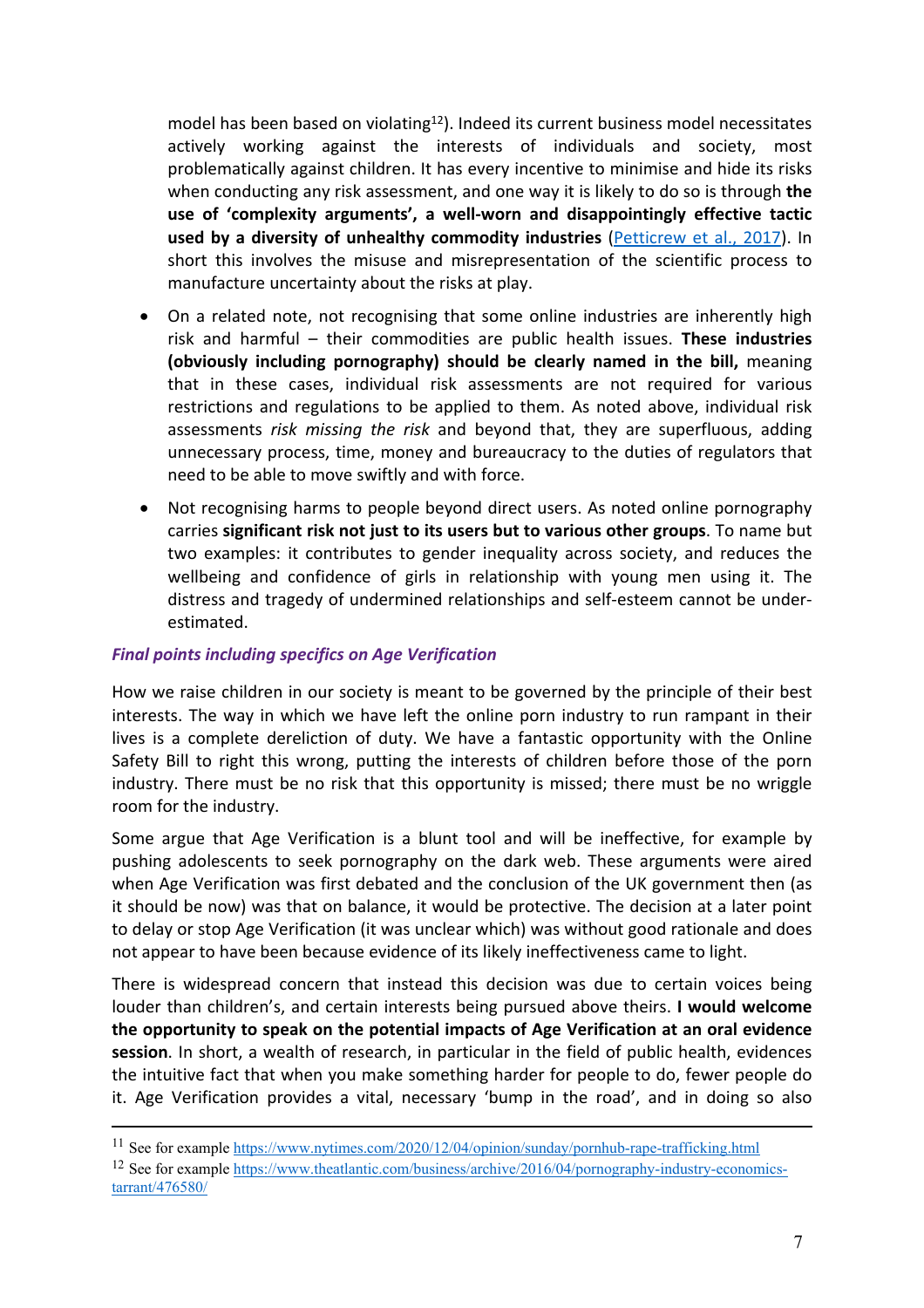communicates to children and young people that we as a society do not accept pornography as normative, safe or 'neutral' for them to view. Children and young people, consciously and unconsciously, constantly look to adults for guidance around where the lines between safety and risk lie.

On a personal note, I first started researching the impact of pornography in 2011 (this was within a role I held at CEOP, the child exploitation and online protection centre, now part of the National Crime Agency). At this point my eldest child, my son, was one years old. As I became increasingly concerned by what I was reading, when it came to my own children I reassured myself that by the time they reached the tweens and teens, robust regulation would be in place – this being so clearly necessary and part of our duty of care. But now my son has just started secondary school and yet still no regulation is in place, so it is likely that soon he will be exposed to this toxic material despite my best efforts as a parent to protect him. Indeed I have had parents of his friends start to disclose to me (as their children hit the age at which first exposure tends to occur) the distress, trauma and confusion experienced by their children unexpectedly coming across it. Every day and every week children are being inculcated into the dystopian world and values of online pornography, with insidious effects on their lives, now and into the future.

The UK Government's statutory safeguarding guidance ([Working](https://assets.publishing.service.gov.uk/government/uploads/system/uploads/attachment_data/file/942454/Working_together_to_safeguard_children_inter_agency_guidance.pdf) [Together,](https://assets.publishing.service.gov.uk/government/uploads/system/uploads/attachment_data/file/942454/Working_together_to_safeguard_children_inter_agency_guidance.pdf) [2018](https://assets.publishing.service.gov.uk/government/uploads/system/uploads/attachment_data/file/942454/Working_together_to_safeguard_children_inter_agency_guidance.pdf)) includes within its definition of child sexual abuse, *'non-contact activities such as involving children looking at, or in the production of, sexual images'*. And therefore, at present, children's exposure to bombarding and extreme sexually explicit material without any attempts to protect them by government constitutes their abuse and neglect by us as a society.

*3 November 2021*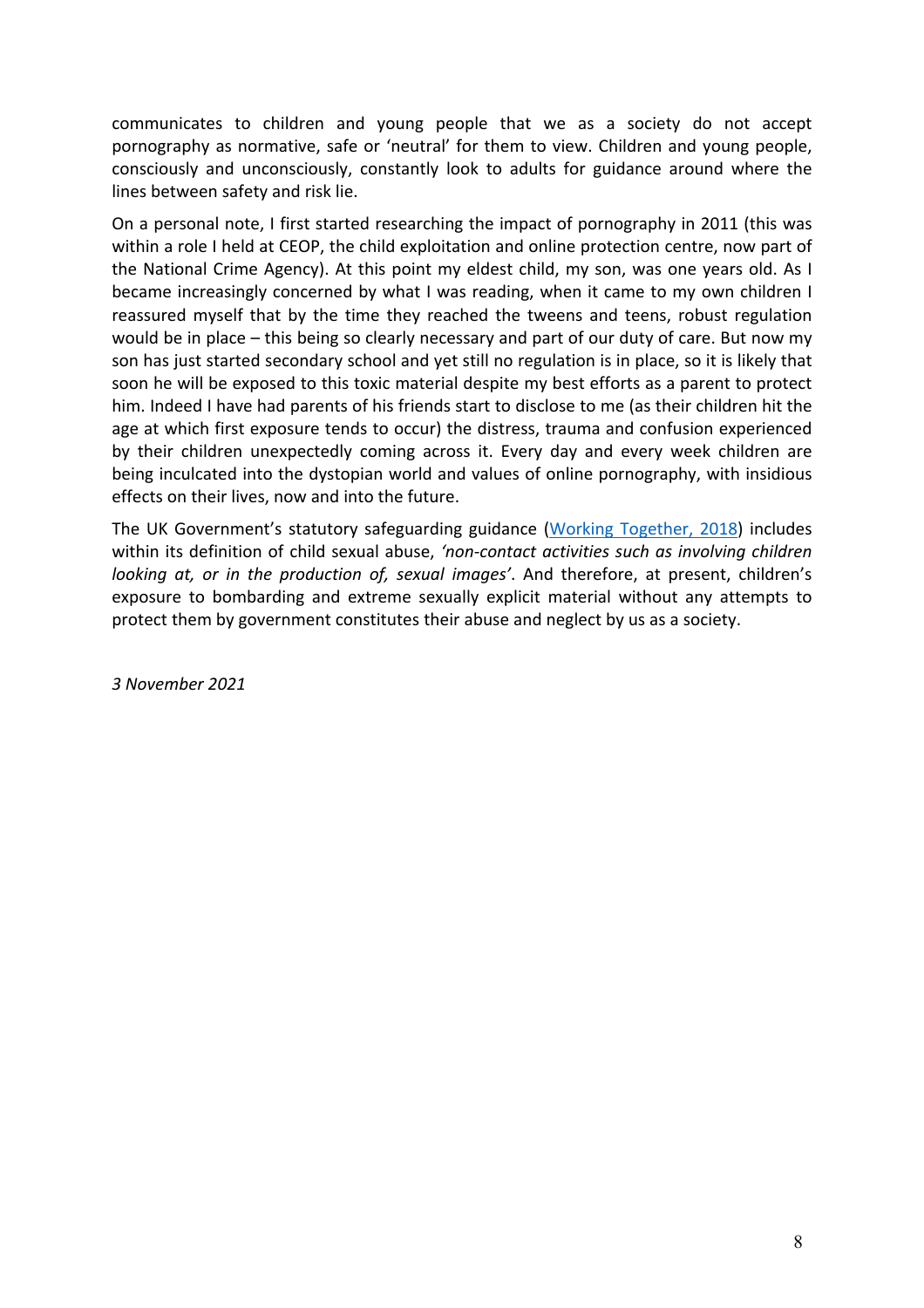# *References*

Beyens, I., Vandenbosch, L., & Eggermont, S. (2015). Early adolescent boys' exposure to Internet pornography: Relationships to pubertal timing, sensation seeking, and academic performance. *The Journal of Early Adolescence*, *35*(8), 1045-1068.

British Board of Film Classification (BBFC, 2020). Young people, pornography & ageverification. London: BBFC.

Brown, J. D., and L'Engle, K. L. (2009). X-rated: Sexual attitudes and behaviours associated with US early adolescents' exposure to sexually explicit media. *Communication Research*, *36*(1), 129-151.

Coy. M., Kelly, L., Elvines, F., Garner, M., and Kanyeredzi, A. (2013) *'Sex without consent, I suppose that is rape'*: *How young people in England understand sexual consent.* London: Office of the Children's Commissioner.

D'Abreu, L. C. F., & Krahé, B. (2014). Predicting sexual aggression in male college students in Brazil. *Psychology of Men & Masculinity*, *15*(2), 152-162.

Davis, A. C., Carrotte, E. R., Hellard, M. E., & Lim, M. S. (2018). What behaviours do young heterosexual Australians see in pornography? A cross-sectional study. *The Journal of Sex Research*, *55*(3), 310-319.

Dawson, K., Tafro, A., & Štulhofer, A. (2019). Adolescent sexual aggressiveness and pornography use: A longitudinal assessment. *Aggressive behavior*, *45*(6), 587-597.

Doornwaard, S. M., Bickham, D. S., Rich, M., Vanwesenbeeck, I., van den Eijnden, R. J., & Ter Bogt, T. F. (2014). Sex-related online behaviours and adolescents' body and sexual selfperceptions. *Pediatrics*, *134*(6), 1103-1110.

Fritz, N., Malic, V., Paul, B., & Zhou, Y (2020). Worse Than Objects: The Depiction of Black Women and Men and Their Sexual Relationship in Pornography. *Gender Issues*, 2. Advanced online publication: http:// 10.1007/s12147-020-09255-2

Hanson, E. (2021). Pornography and human futures. Issue #1 of Fully Human, an initiative of the PSHE Association (ed, Jonathan Baggaley). [www.fullyhuman.org.uk/issues/pornography](http://www.fullyhuman.org.uk/issues/pornography)

Hanson, E. (2020). *What is the impact of pornography on young people? A research briefing for educators*. London: PSHE Association. [https://www.pshe-association.org.uk/curriculum](https://www.pshe-association.org.uk/curriculum-and-resources/resources/addressing-pornography-through-pshe-education-%E2%80%93)[and-resources/resources/addressing-pornography-through-pshe-education-%E2%80%93](https://www.pshe-association.org.uk/curriculum-and-resources/resources/addressing-pornography-through-pshe-education-%E2%80%93)

Hanson, E. (2019). 'Losing track of morality': Understanding online forces and dynamics conducive to child sexual exploitation. In J Pearce (Ed), *Child Sexual Exploitation: Why Theory Matters,* pp. 87-116*.* Bristol: Policy Press.

Hanson, E. (2017). The impact of online sexual abuse on children and young people. In J. Brown (Ed.), *Online risk to children: Impact, Protection and Prevention*, pp. 97-122*.* London: Wiley.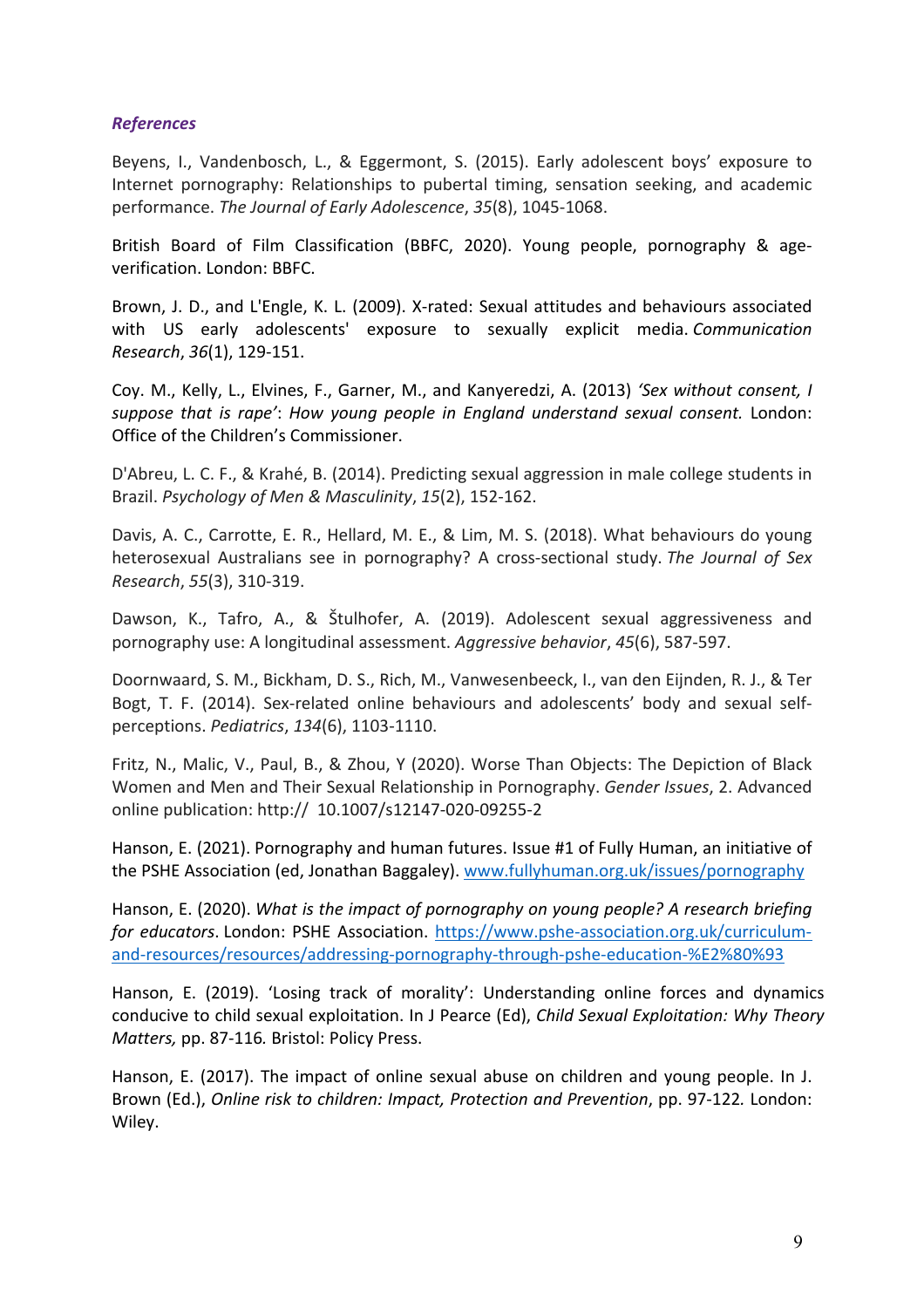Klaassen, M. J., & Peter, J. (2015). Gender (in) equality in Internet pornography: A content analysis of popular pornographic Internet videos. *The Journal of Sex Research*, *52*(7), 721- 735.

Koletić, G., Štulhofer, A., Tomić, I., & Knežević Ćuća, J. (2019). Associations between Croatian adolescents' use of sexually explicit material and risky sexual behavior: a latent growth curve modeling approach. *International Journal of Sexual Health*, *31*(1), 77-91.

Loughnan, S., Haslam, N., Murnane, T., Vaes, J., Reynolds, C., & Suitner, C. (2010). Objectification leads to depersonalization: The denial of mind and moral concern to objectified others. *European Journal of Social Psychology*, *40*(5), 709-717.

Mecham, N. W., Lewis-Western, M. F., & Wood, D. A. (2019). The effects of pornography on unethical behavior in business. *Journal of Business Ethics*, 1-18.

Perry, S. L. (2018). Pornography Use and Marital Separation: Evidence from Two-Wave Panel Data. *Archives of sexual behavior*, 47, 1869–1880

Peter, J., & Valkenburg, P. M. (2008). Adolescents' exposure to sexually explicit internet material and sexual preoccupancy: A three-wave panel study. *Media Psychology*, *11*(2), 207- 234.

Peter, J., & Valkenburg, P. M. (2009a). Adolescents' exposure to sexually explicit internet material and notions of women as sex objects: Assessing causality and underlying processes. *Journal of Communication*, *59*(3), 407-433

Peter, J., & Valkenburg, P. M. (2009b). Adolescents' exposure to sexually explicit internet material and sexual satisfaction: A longitudinal study. *Human Communication Research, 35,* 171-194.

Peter, J., & Valkenburg, P. M. (2014). Does exposure to sexually explicit Internet material increase body dissatisfaction? A longitudinal study. *Computers in Human Behavior*, *36*, 297- 307.

Petticrew, M., Katikireddi, S. V., Knai, C., Cassidy, R., Hessari, N. M., Thomas, J., & Weishaar, H. (2017). 'Nothing can be done until everything is done': the use of complexity arguments by food, beverage, alcohol and gambling industries. *J Epidemiol Community Health*, *71*(11), 1078-1083.

Rodenhizer, K. A. E., & Edwards, K. M. (2019). The impacts of sexual media exposure on adolescent and emerging adults' dating and sexual violence attitudes and behaviours: A critical review of the literature. *Trauma, Violence, & Abuse*, *20*(4), 439-452.

Salter, M. & Hanson, E. (2021). 'I need you all to understand how pervasive this issue is': User efforts to regulate child sexual offending on social media. In J Bailey, A Flynn & N Henry (eds.) *Handbook on Technology-Facilitated Violence and Abuse: International Perspectives and Experiences.* Emerald Publishing.

Shor, E., & Golriz, G. (2019). Gender, race, and aggression in mainstream pornography. *Archives of sexual behavior*, *48*(3), 739-751.